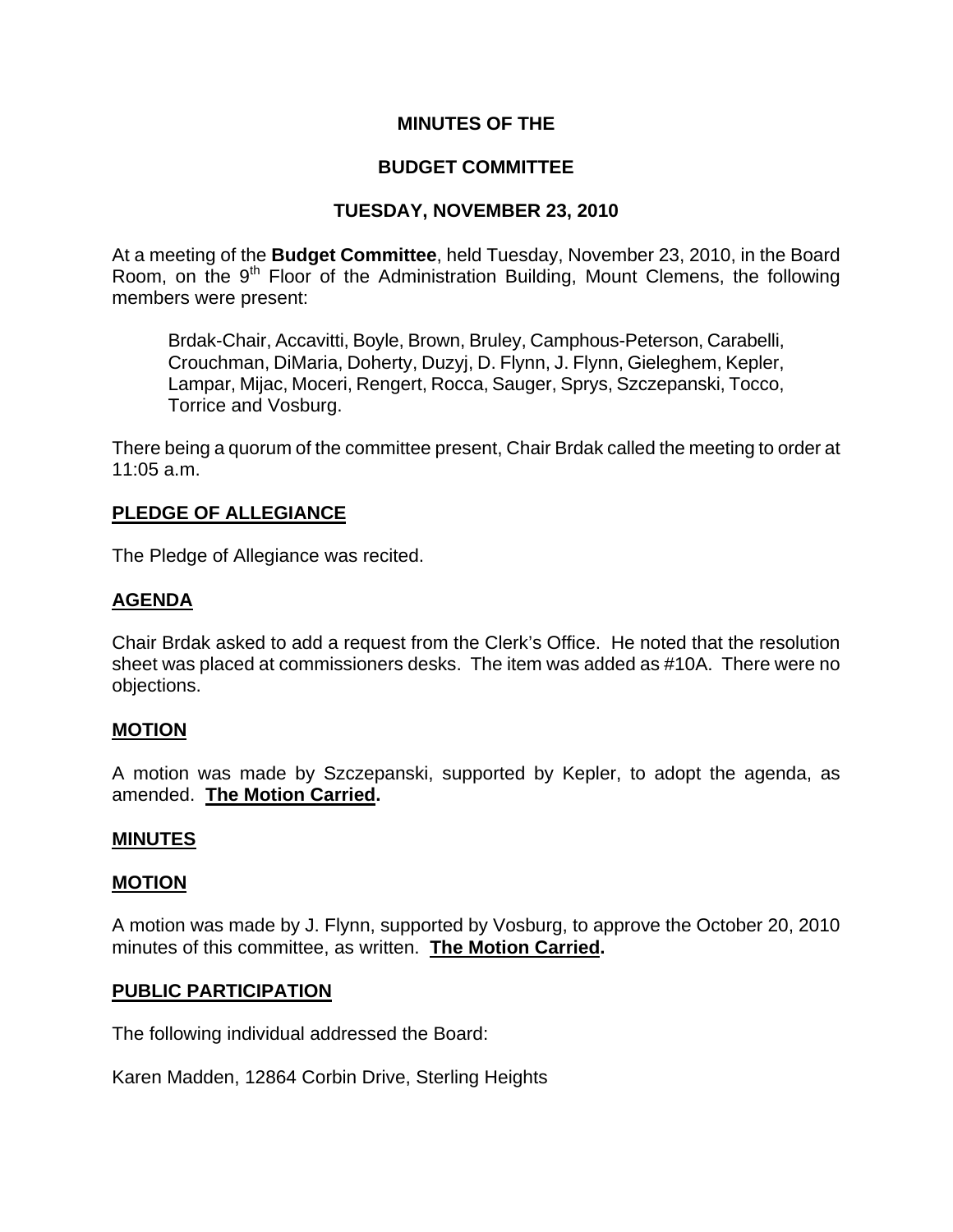### **RECOMMENDATION FROM COURTS AND LEGAL AFFAIRS COMMITTEE MEETING OF 11-09-10**

#### **Authorize Filing of Juvenile Accountability Block Grant to Support Juvenile Drug Court Operations**

# **COMMITTEE RECOMMENDATION – MOTION**

A MOTION WAS MADE BY CAMPHOUS-PETERSON, SUPPORTED BY CROUCHMAN, TO RECOMMEND THAT THE BOARD OF COMMISSIONERS AUTHORIZE THE FILING OF THE JUVENILE ACCOUNTABILITY BLOCK GRANT IN THE AMOUNT OF \$50,767 WITH A COUNTY CASH MATCH OF \$5,077 TO SUPPORT JUVENILE DRUG COURT OPERATIONS. **THE MOTION CARRIED.**

# **RECEIVE AND FILE MARTHA T. BERRY 3<sup>RD</sup> QUARTER REPORT**

An updated Martha T. Berry – M.C.F. Financial Report for the  $3<sup>rd</sup>$  Quarter 2010 YTD was distributed. The figures were the same as the report that was provided in committee packets, except for the updated document contained numerous notes.

#### **MOTION**

A motion was made by Vosburg, supported by Doherty, to receive and file the 2010 Martha T. Berry 3<sup>rd</sup> Quarter Report.

Roger Facione gave an overview of the distributed Martha T. Berry – M.C.F. Financial Report for the 3<sup>rd</sup> Quarter 2010 YTD. He reported that the facility remains consistently at 97% occupancy. He spoke about the benefits of operating the facility as a public entity.

The following commissioners spoke: Carabelli, Brdak and Kepler.

Chair Brdak called for a vote on the motion and **The Motion Carried.** 

### **OVERVIEW OF THE 2011 BUDGET DEFICIT PLAN**

#### **MOTION**

A motion was made by Kepler, supported by Torrice, to receive and file the overview of the 2011 budget deficit plan.

Gil Chang gave an overview of the two outlined documents that were provided in committee packets.

The following commissioners spoke: Vosburg, Gieleghem, Brdak, Brown, Rengert, Bruley,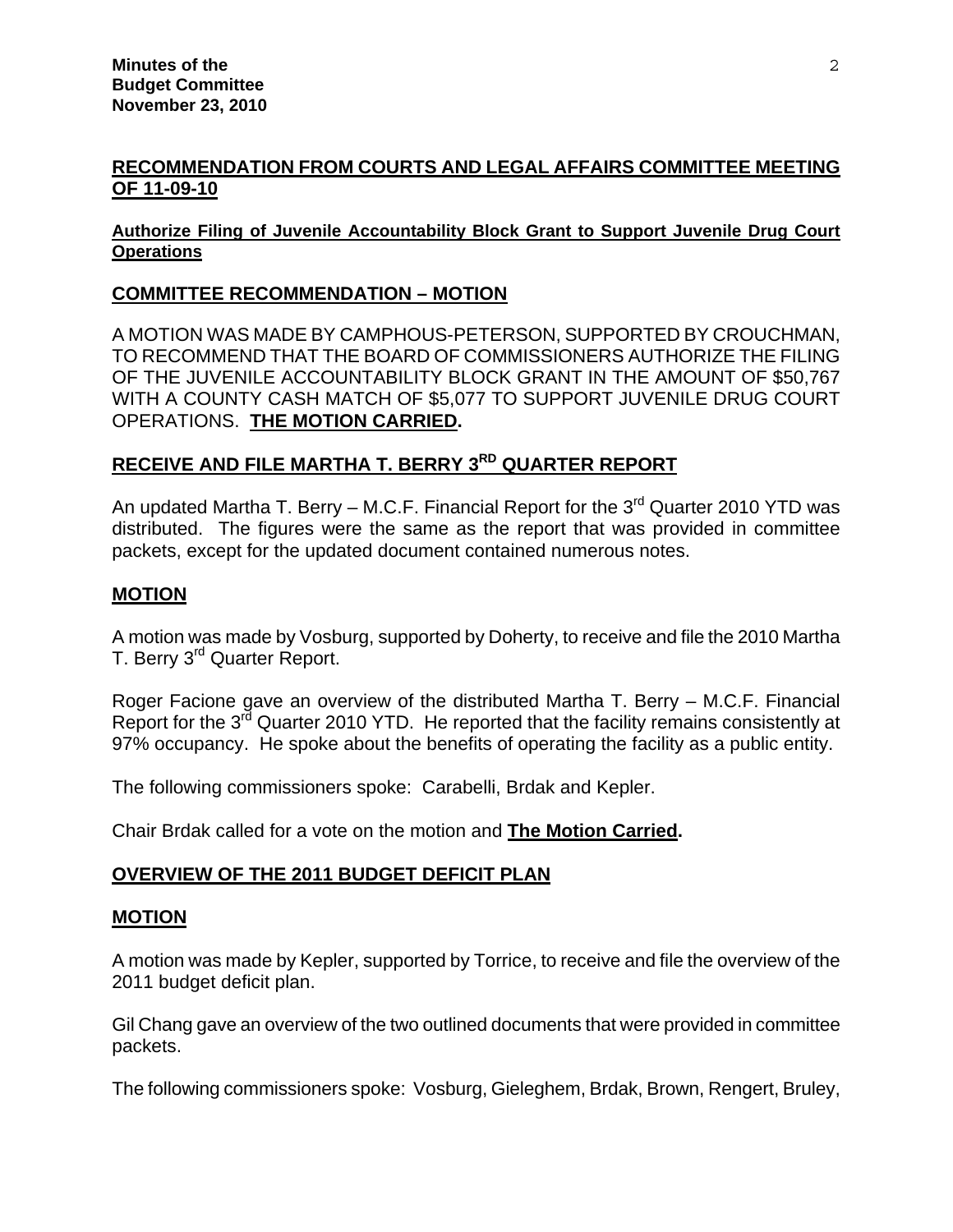Carabelli and Doherty.

#### **Amendment**

A motion was made by Gieleghem, supported by Szczepanski, to carry \$1 million of the 2010 Martha T. Berry savings to the 2011 budget and reduce the Future Restructuring as required by the Charter to \$2,380,355.

The following commissioners spoke: Gieleghem, Brown, Brdak, Carabelli, Kepler, Sprys and Doherty.

### **MOTION**

A motion was made by Bruley, supported by Crouchman, to call for the question. **The Motion Carried.** 

Chair Brdak informed commissioners that the amendment would be added as agenda item #9(15). There were no objections.

Chair Brdak called for a vote on the amendment and **The Motion Carried.** 

After the vote, the following commissioners spoke: Doherty, Brdak, Vosburg and Mijac.

Chair Brdak called for a vote on the motion to receive and file and **The Motion Carried.** 

### **ADOPT 2011 BUDGET DEFICIT REDUCTION PLAN, AS FOLLOWS:**

Commissioner Gieleghem moved items #(1) through #(15) in their entirety; it was supported by Commissioner Lampar. The motion reads as follows:

### **COMMITTEE RECOMMENDATION – MOTION**

A MOTION WAS MADE BY GIELEGHEM, SUPPORTED BY LAMPAR, TO RECOMMEND THAT THE BOARD OF COMMISSIONERS ADOPT THE FOLLOWING:

- (1) ADOPT THE REDUCTION OF \$600,000 FROM THE CIRCUIT COURT OPERATIONS AS SUBMITTED BY THE CIRCUIT COURT AS CONTAINED IN THE BOARD OF COMMISSIONERS APPROVED 2011 BUDGET DEFICIT REDUCTION PLAN;
- (2) ADOPT THE REDUCTION OF \$615,966 FROM THE ELIMINATION OF ONE CIRCUIT COURT JUDGE AS CONTAINED IN THE BOARD OF COMMISSIONERS APPROVED 2011 BUDGET DEFICIT REDUCTION PLAN; (Note: This item was separated; see below)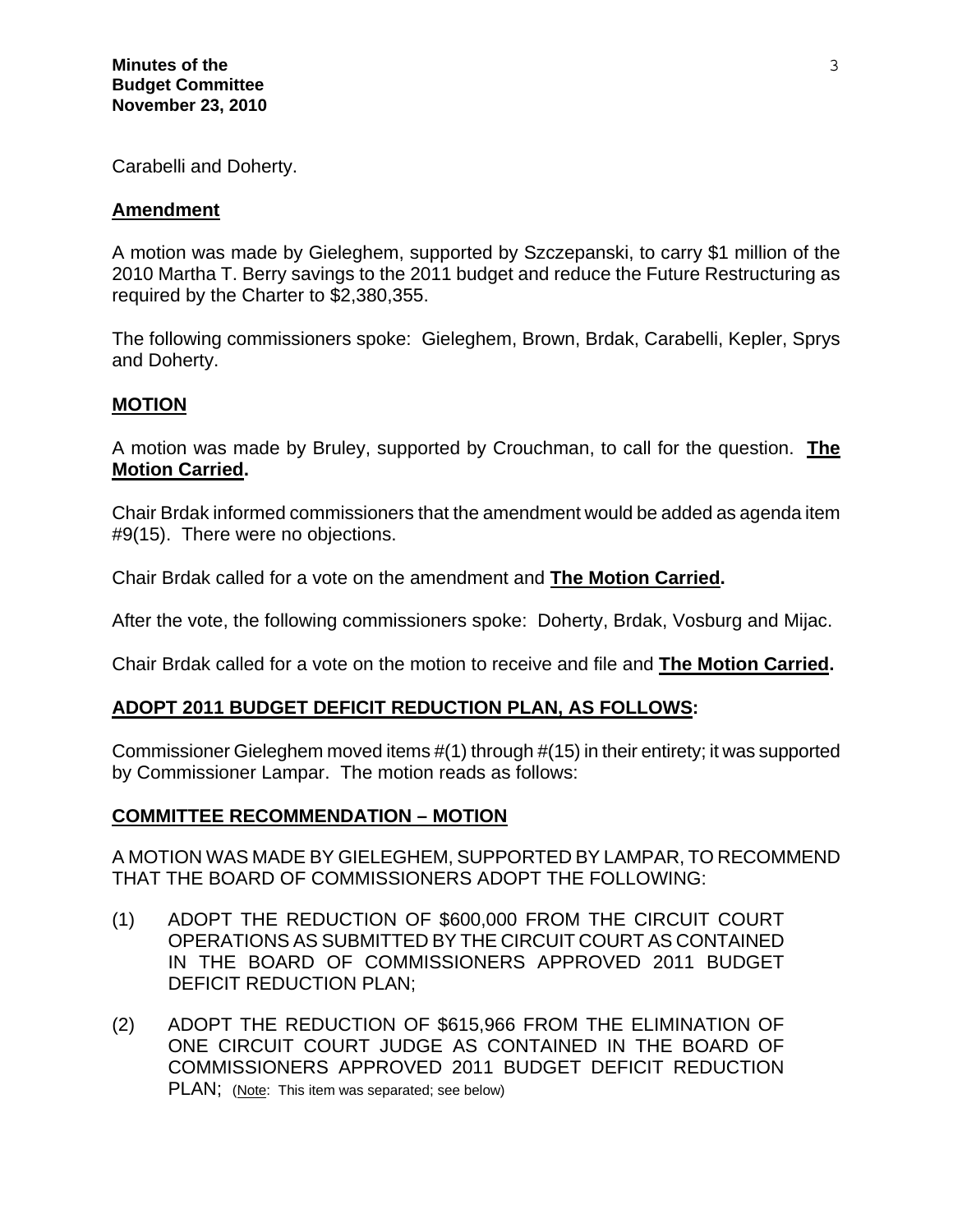- (3) ADOPT THE REDUCTION OF \$500,000 IN GENERAL FUND SUBSIDY TO THE 42<sup>ND</sup> DISTRICT COURT AS CONTAINED IN THE BOARD OF COMMISSIONERS APPROVED 2011 BUDGET DEFICIT REDUCTION PLAN; (Note: This item was separated; see below)
- (4) ADOPT THE REDUCTION OF \$128,270 IN OVERTIME AS PART OF THE \$500,000 OVERTIME REDUCTION INITIATIVE AS SUBMITTED BY THE FACILITIES & OPERATIONS DEPARTMENT AS CONTAINED IN THE BOARD OF COMMISSIONERS APPROVED 2011 BUDGET DEFICIT REDUCTION PLAN;
- (5) ADOPT THE REDUCTION OF \$500,000 IN OVERTIME AS SUBMITTED BY THE MACOMB COUNTY SHERIFF AS CONTAINED IN THE BOARD OF COMMISSIONERS APPROVED 2011 BUDGET DEFICIT REDUCTION PLAN;
- (6) ADOPT THE REDUCTION OF \$250,000 IN ATTORNEY FEES UTILIZED BY CORPORATION COUNSEL IN THE DEFENSE OF LAWSUITS AND LEGAL WORK AS REQUIRED AS CONTAINED IN THE BOARD OF COMMISSIONERS APPROVED 2011 BUDGET DEFICIT REDUCTION PLAN;
- (7) ADOPT THE REDUCTION OF \$250,000 IN THE FACILITIES & OPERATIONS ENERGY SAVINGS INITIATIVE AS SUBMITTED BY THE FACILITIES & OPERATIONS DEPARTMENT AS CONTAINED IN THE BOARD OF COMMISSIONERS APPROVED 2011 BUDGET DEFICIT REDUCTION PLAN;
- (8) ADOPT THE CARRY FORWARD, INTO THE 2011 BUDGET, OF \$2,028,000 FROM THE GENERAL FUND BALANCE REPRESENTING THE ESTIMATED 2010 SAVINGS FROM THE LABOR CONTRACT SETTLEMENTS IN THE SHERIFF'S DEPARTMENT AS CONTAINED IN THE BOARD OF COMMISSIONERS APPROVED 2011 BUDGET DEFICIT REDUCTION PLAN;
- (9) APPROVE THE 2011 BUDGET REDUCTION PLAN SUBMITTED BY THE 42<sup>ND</sup> DISTRICT COURT-ROMEO IN THE AMOUNT OF \$4,903;
- (10) APPROVE THE 2011 BUDGET REDUCTION PLAN SUBMITTED BY THE 42<sup>ND</sup> DISTRICT COURT-NEW BALTIMORE IN THE AMOUNT OF \$9,876;
- (11) APPROVE THE 2011 BUDGET REDUCTION PLAN FOR THE PROTECTIVE SERVICES DIVISION (BLUE COATS) IN THE AMOUNT OF \$21,485;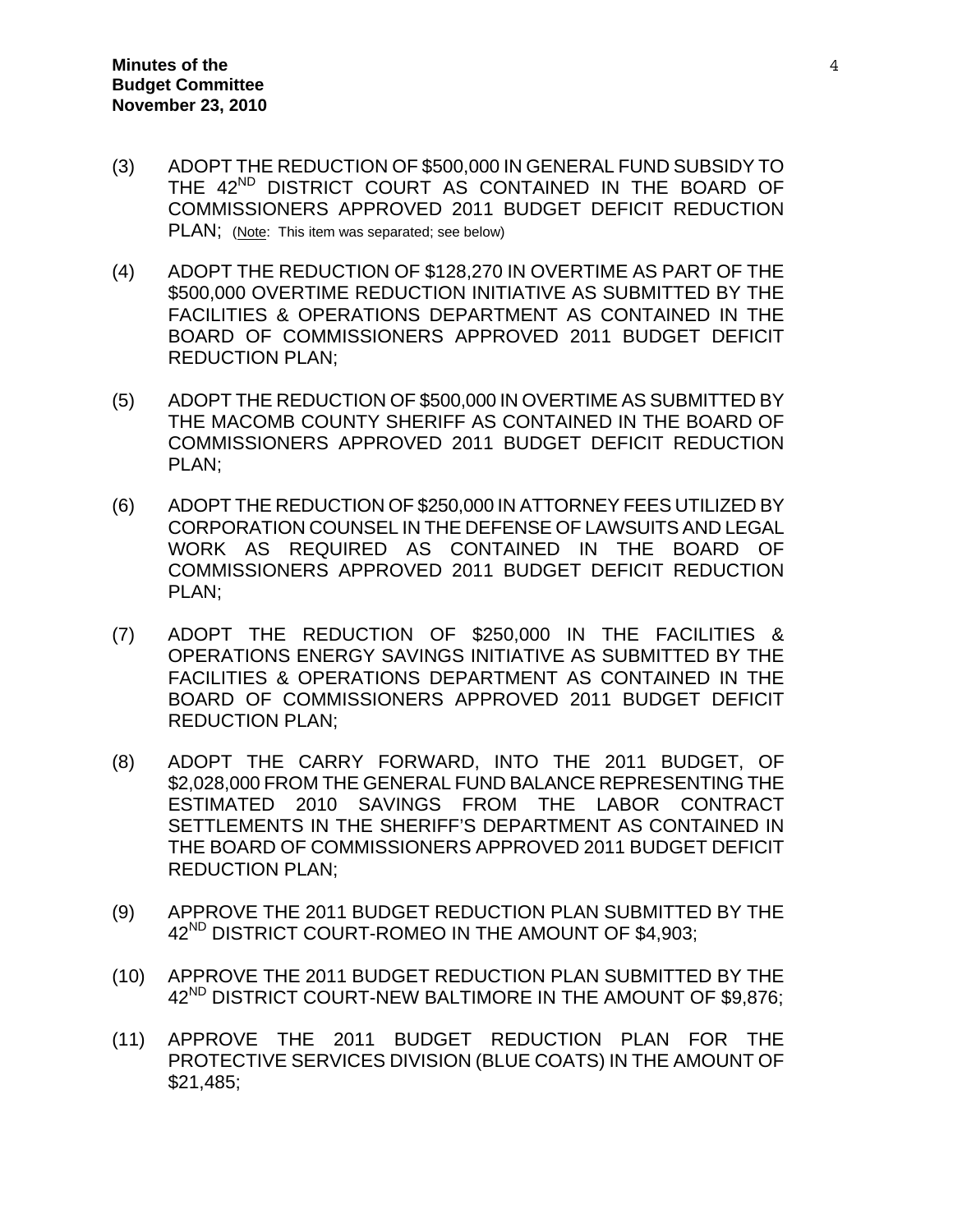- (12) APPROVE THE 2011 BUDGET REDUCTION PLAN FOR THE CHILD CARE – DHS GENERAL FUND BUDGET SUBSIDY IN THE AMOUNT OF \$80,478;
- (13) APPROVE THE 2011 BUDGET REDUCTION PLAN SUBMITTED BY THE HEALTH DIRECTOR AND ELIMINATE THE POSITION OF LABORATORY SUPERVISOR EFFECTIVE JANUARY 4, 2011 AT A SAVINGS OF \$84,620; (Note: This item was separated; see below)
- (14) APPROVE THE 2011 BUDGET REDUCTION PLAN SUBMITTED BY THE SUBSTANCE ABUSE DEPARTMENT IN THE AMOUNT OF \$11,000; AND
- (15) TO CARRY \$1 MILLION OF THE 2010 MARTHA T. BERRY SAVINGS TO THE 2011 BUDGET AND REDUCE THE FUTURE RESTRUCTURING AS REQUIRED BY THE CHARTER TO \$2,380,355. (Note: This item was separated; see below)

Commissioner Sauger requested to separate #(2).

Commissioner Crouchman requested to separate #(3).

Commissioner Mijac requested to separate #(13).

Commissioner Sprys requested to separate #(15).

Chair Brdak called for a vote on all items with the exception of items  $\#(2)$ ,  $\#(3)$ ,  $\#(13)$  and #(15) and **THE MOTION CARRIED.** 

#### **Separated item #(2) Circuit Court Judge**

ADOPT THE REDUCTION OF \$615,966 FROM THE ELIMINATION OF ONE CIRCUIT COURT JUDGE AS CONTAINED IN THE BOARD OF COMMISSIONERS APPROVED 2011 BUDGET DEFICIT REDUCTION PLAN.

The following commissioner spoke: Sauger.

Prosecuting Attorney Eric Smith addressed the committee.

#### **AMENDMENT**

A MOTION WAS MADE BY SPRYS, SUPPORTED BY CAMPHOUS-PETERSON, TO INCREASE THE AMOUNT OF THE BUDGET REDUCTION IN THE PROSECUTING ATTORNEY'S OFFICE FROM \$233,955 TO \$333,955.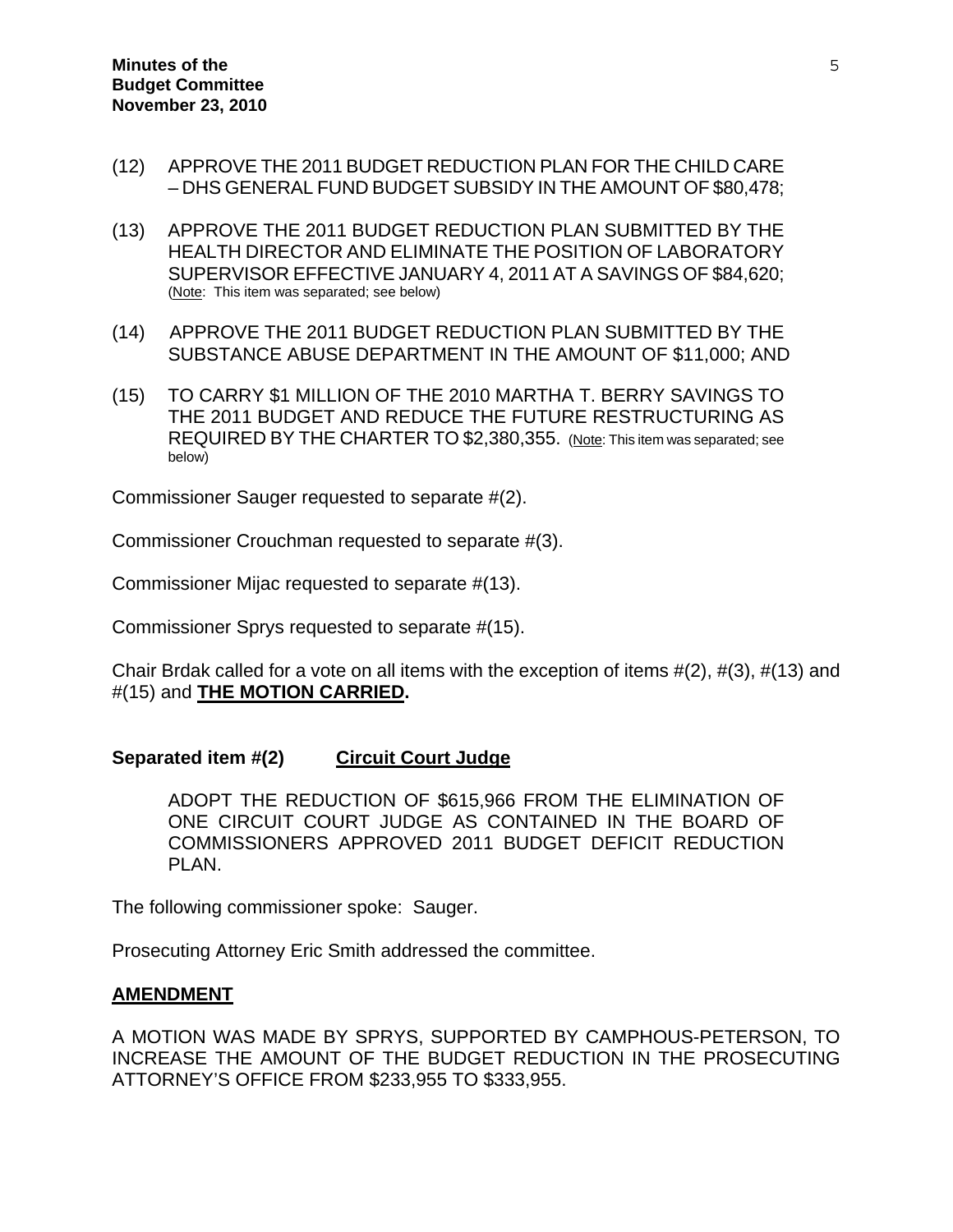The following commissioners spoke: Carabelli, Sprys, Doherty and Crouchman.

Chair Brdak called for a vote on the amendment and **THE MOTION CARRIED.** 

Chair Brdak called for a vote on separated item #(2), as amended, and **THE MOTION CARRIED.** 

# **Separated item #(3) District Court Subsidy**

ADOPT THE REDUCTION OF \$500,000 IN GENERAL FUND SUBSIDY TO THE 42<sup>ND</sup> DISTRICT COURT AS CONTAINED IN THE BOARD OF COMMISSIONERS APPROVED 2011 BUDGET DEFICIT REDUCTION PLAN.

42-I District Court Judge Denis LeDuc addressed the committee.

The following commissioner spoke: Brdak.

Commissioner Brown offered the following **substitute motion**; it was supported by Commissioner Crouchman. The motion reads as follows:

### **COMMITTEE RECOMMENDATION – MOTION**

A MOTION WAS MADE BY BROWN, SUPPORTED BY CROUCHMAN, TO RECOMMEND THAT THE BOARD OF COMMISSIONERS INCREASE THE 2011 REVENUE LINES IN THE AMOUNT OF \$250,000 IN THE ROMEO AND NEW BALTIMORE DISTRICT COURTS FOR A TOTAL OF \$500,000.

The following commissioner spoke: Crouchman.

Chair Brdak called for a vote on the **substitute motion** and **THE MOTION CARRIED.**

# Separated item #(13) Health Department (from October 20<sup>th</sup> meeting)

APPROVE THE 2011 BUDGET REDUCTION PLAN SUBMITTED BY THE HEALTH DIRECTOR AND ELIMINATE THE POSITION OF LABORATORY SUPERVISOR EFFECTIVE JANUARY 4, 2011 AT A SAVINGS OF \$84,620.

Chair Brdak noted that language needed to be added to the motion, as follows: "subject to negotiations." Therefore, the effective date of January 4, 2011 will be removed from the motion.There were no objections.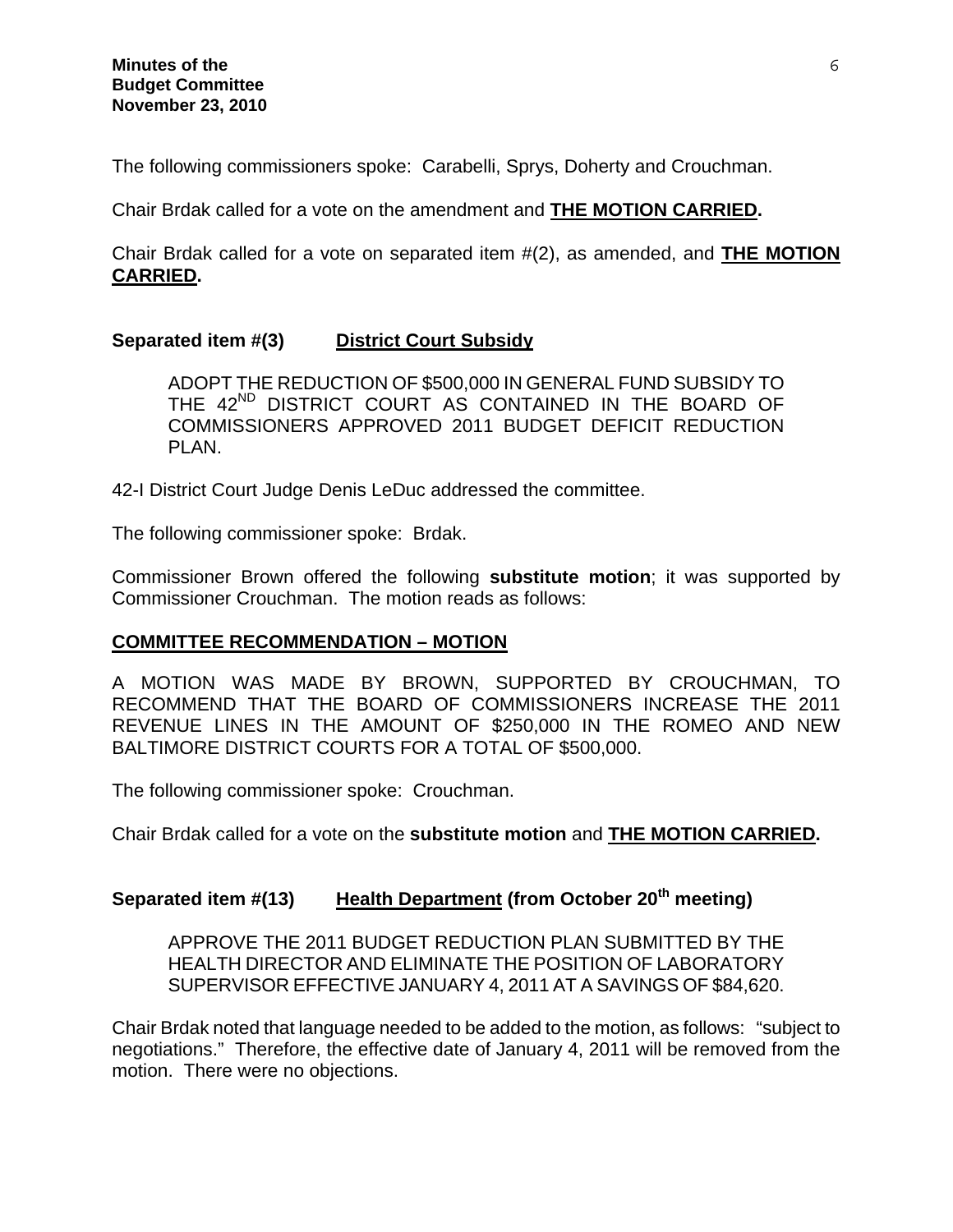### **AMENDMENT**

A MOTION WAS MADE BY BROWN, SUPPORTED BY CAMPHOUS-PETERSON, TO ADD THE FOLLOWING LANGUAGE TO THE MOTION: "SUBJECT TO NEGOTIATIONS." FURTHER, THE EFFECTIVE DATE OF JANUARY 4, 2011 WILL BE REMOVED FROM THE MOTION.

The following commissioners spoke: Mijac, Brown and Sauger.

Chair Brdak called for a vote on the amendment and **THE MOTION CARRIED.** 

The following commissioner spoke: Bruley.

Chair Brdak called for a vote on separated item #(13), as amended, and **THE MOTION CARRIED WITH BOYLE, BRULEY, MIJAC AND TOCCO VOTING "NO."** 

**Separated item #(15) Future Restructuring as Required by the Charter**

TO CARRY \$1 MILLION OF THE 2010 MARTHA T. BERRY SAVINGS TO THE 2011 BUDGET AND REDUCE THE FUTURE RESTRUCTURING AS REQUIRED BY THE CHARTER TO \$2,380,355.

Chair Brdak asked if there were any questions relating to separated item #(15).

There were no questions.

Chair Brdak called for a vote on separated item #(15) and **THE MOTION CARRIED WITH RENGERT, SPRYS AND VOSBURG VOTING "NO."** 

# **ADOPTION OF RECOMMENDED 2011 BUDGET, INCLUDING 2011 MILLAGE RATE OF 4.5685 (for December 15th Public Hearing)**

Chair Brdak informed commissioners that this item will go to the Public Hearing on December 15<sup>th</sup> and to the Full Board on December 16<sup>th</sup>.

### **COMMITTEE RECOMMENDATION – MOTION**

A MOTION WAS MADE BY DOHERTY, SUPPORTED BY J. FLYNN, TO RECOMMEND THAT THE BOARD OF COMMISSIONERS ADOPT A RECOMMENDED 2011 MACOMB COUNTY BUDGET IN THE AMOUNT OF \$476,660,686 (GENERAL FUND \$198,059,012 AND NON-GENERAL FUND \$278,601,674) AND INCLUDES THE ADOPTION OF THE PROPERTY MILLAGE RATE OF 4.5685.